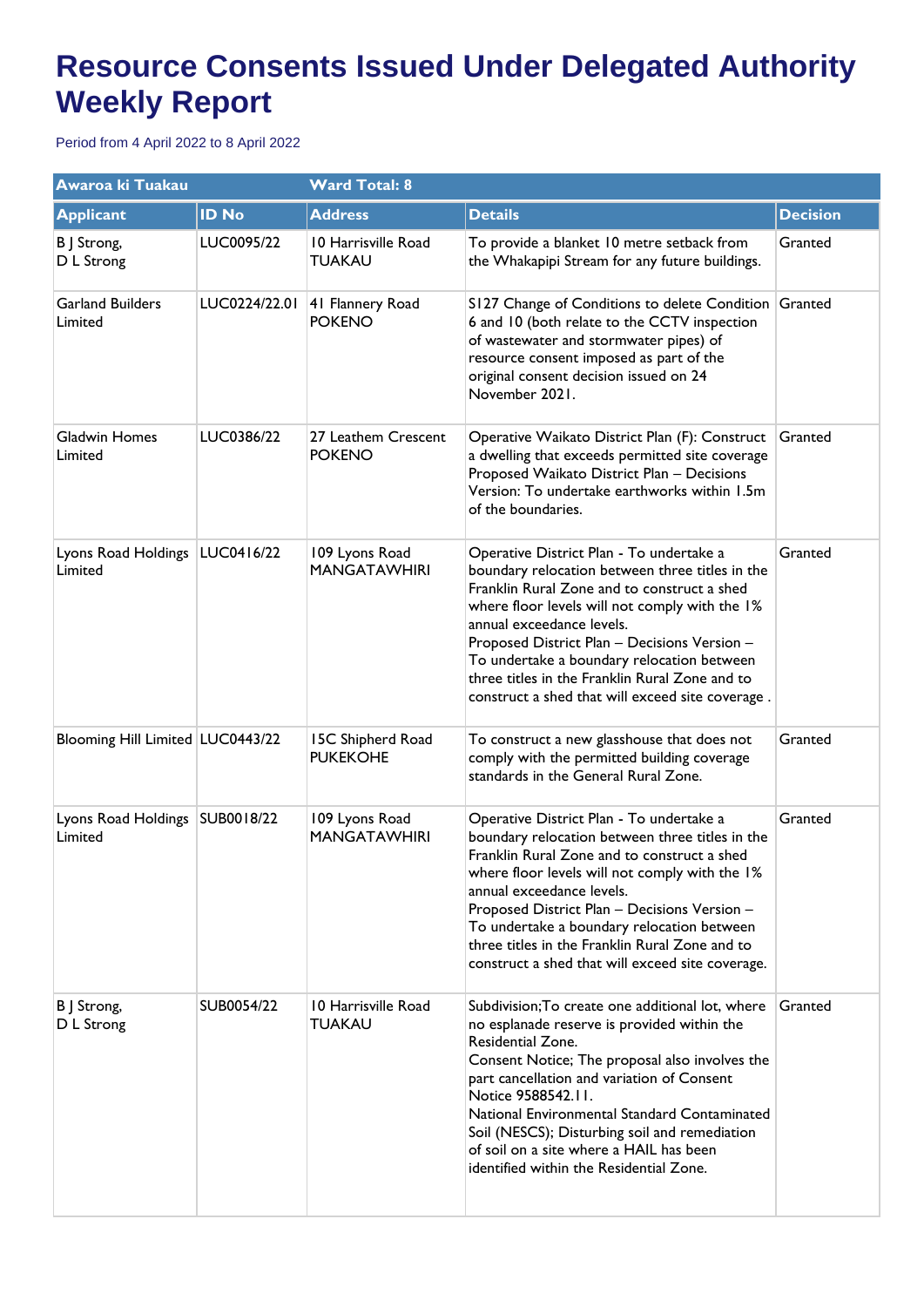## **Resource Consents Issued Under Delegated Authority Weekly Report**

Period from 4 April 2022 to 8 April 2022

| Pokeno Nutritional<br>Park Limited                                 | SUB0249/22   | Gateway Park Drive<br><b>POKENO</b>      | Re-issue the section 243 certificate                                                                                                                                                                                                                                                                                                                                                                                                                               | Granted         |
|--------------------------------------------------------------------|--------------|------------------------------------------|--------------------------------------------------------------------------------------------------------------------------------------------------------------------------------------------------------------------------------------------------------------------------------------------------------------------------------------------------------------------------------------------------------------------------------------------------------------------|-----------------|
| <b>Eureka</b>                                                      |              | <b>Ward Total: 2</b>                     |                                                                                                                                                                                                                                                                                                                                                                                                                                                                    |                 |
| <b>Applicant</b>                                                   | <b>ID No</b> | <b>Address</b>                           | <b>Details</b>                                                                                                                                                                                                                                                                                                                                                                                                                                                     | <b>Decision</b> |
| D L Montgomery,<br>C S Montgomery                                  | LUC0407/22   | 629 Tauwhare Road<br><b>TAUWHARE</b>     | Operative District Plan - Construction of a<br>dependent person's dwelling and shed that<br>encroaches on the permitted 12m boundary<br>setback and where the shed also encroaches on<br>the permitted 7.5m road boundary setback.<br>Proposed District Plan - Construction of a<br>Minor Residential Unit and shed that<br>encroaches on the permitted 12m boundary<br>setback and where the shed also encroaches on<br>the permitted 7.5m road boundary setback. | Granted         |
| Foster & Milroy<br><b>Trustee Company</b><br>Limited,<br>S J Wells | LUC0422/22   | 703C State Highway 26<br><b>NEWSTEAD</b> | Operative District Plan - To construct a shed<br>that results in the total building coverage<br>exceeding the permitted 500m2 within the<br>Rural Zone.<br>Proposed District Plan - To construct a shed<br>that results in the total building coverage<br>exceeding the permitted 500m2 within the<br>General Rural Zone.                                                                                                                                          | Granted         |
| Hukanui - Waerenga                                                 |              | <b>Ward Total: I</b>                     |                                                                                                                                                                                                                                                                                                                                                                                                                                                                    |                 |
| <b>Applicant</b>                                                   | <b>ID No</b> | <b>Address</b>                           | <b>Details</b>                                                                                                                                                                                                                                                                                                                                                                                                                                                     | <b>Decision</b> |
| Nagra Farms Limited   SUB0202/22                                   |              | 1152 Woodlands Road<br><b>GORDONTON</b>  | Operative District Plan ; To create an additional<br>allotment in the Rural Zone on land containing<br>high quality soils, where the Record of Title was<br>issued prior to 06 December 1997.<br>Proposed District Plan ; To create an additional<br>allotment in the General Rural Zone, where the<br>Record of Title was issued prior to 06<br>December 1997.                                                                                                    | Granted         |

| Ngaruawahia       |              | <b>Ward Total: I</b>         |                                                                                                                                                                                                                                                                         |                 |
|-------------------|--------------|------------------------------|-------------------------------------------------------------------------------------------------------------------------------------------------------------------------------------------------------------------------------------------------------------------------|-----------------|
| Applicant         | <b>ID No</b> | <b>Address</b>               | <b>Details</b>                                                                                                                                                                                                                                                          | <b>Decision</b> |
| Pan Brush Limited | LUC0196/22   | 14 Te Putu Street<br>TAUPIRI | Operative District Plan: To establish and<br>operate an industrial activity manufacturing<br>broom handles in the Business Zone.<br>Proposed District Plan: To establish and<br>operate an industrial activity manufacturing<br>broom handles in the Local Centre Zone. | Granted         |

| Raglan                          |              | <b>Ward Total: 2</b>            |                                                                                                                                                                                             |                 |
|---------------------------------|--------------|---------------------------------|---------------------------------------------------------------------------------------------------------------------------------------------------------------------------------------------|-----------------|
| <b>Applicant</b>                | <b>ID No</b> | <b>Address</b>                  | <b>Details</b>                                                                                                                                                                              | <b>Decision</b> |
| L G Clements,<br>$ R $ Clements | LUC0424/22   | 65 Wainui Road<br><b>RAGLAN</b> | Operative District Plan: To construct a garage<br>that is situated within the permitted 1.5m side<br>boundary setback in the Living Zone.<br>Proposed District Plan - Decisions Version: To | Granted         |